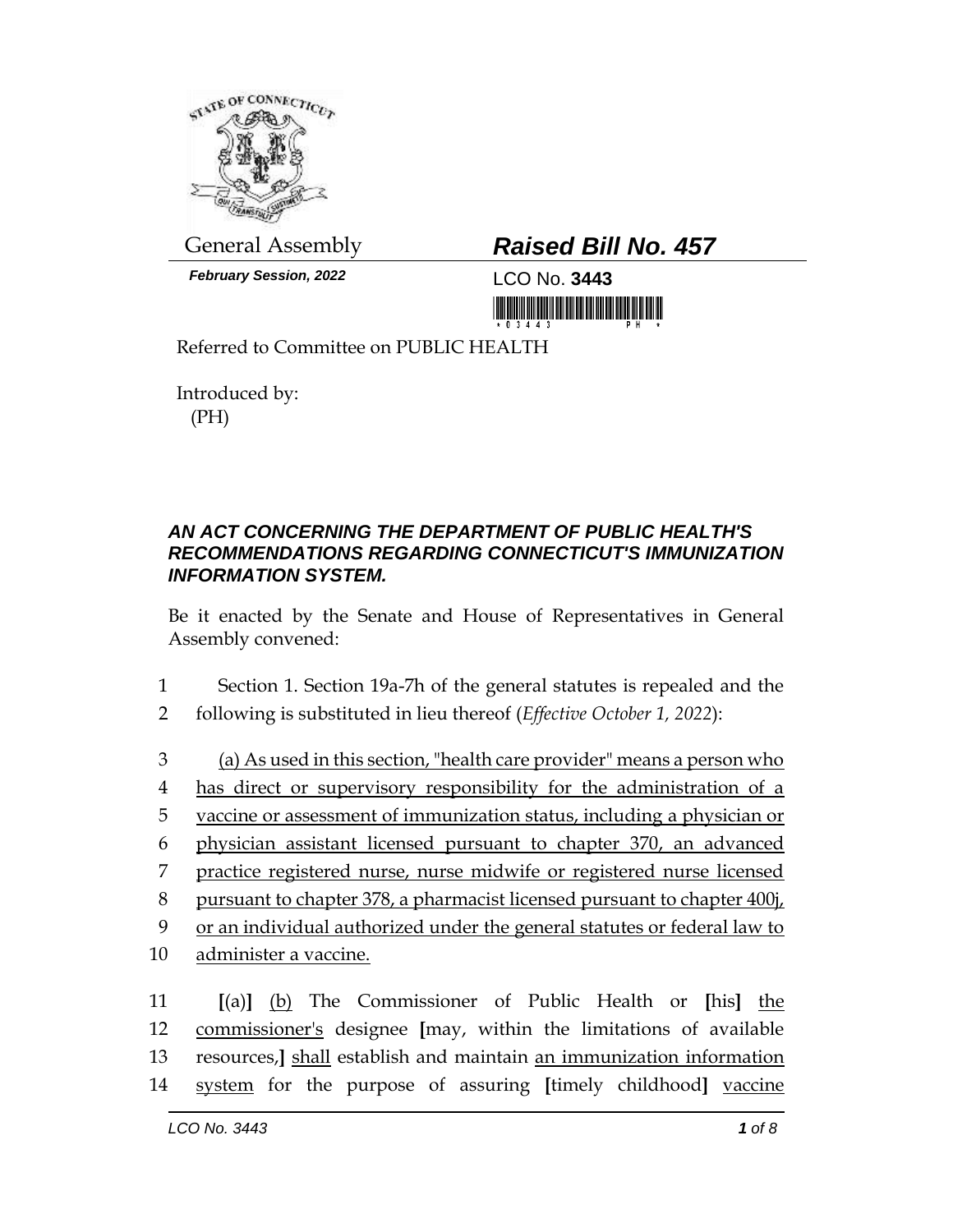recipient's access to their immunization **[**an ongoing registry of all children who have not begun the first grade of school including all newborns**]** records. The **[**registry**]** immunization information system shall include such information as is necessary to accurately identify a **[**child**]** vaccine recipient and to assess such recipient's current immunization status.

 **[**(b) For purposes of this section, "health care provider" means a person who has direct or supervisory responsibility for the delivery of immunization including licensed physicians, nurse practitioners, nurse midwives, physician assistants and nurses.**]** (c) Each health care provider who has **[**provided health care**]** administered a vaccine to a **[**child listed in the registry**]** person in the state shall report, **[**to**]** in a form and manner prescribed by the commissioner, or the commissioner's designee, **[**sufficient information to identify the child and**]** information, 29 which shall include, but need not be limited to, (1) the name and date of birth of the vaccine recipient, (2) the name and date of each vaccine dose given to that **[**child or**]** vaccine recipient, (3) any other information 32 deemed necessary by the commissioner, and (4) when appropriate, contraindications or exemptions to administration of each vaccine dose. **[**Reports shall be made by such means determined by the commissioner to result in timely reporting.**]** Each health care provider shall provide to a vaccine recipient, a vaccine recipient's court-appointed guardian or conservator, if applicable, or, in the case of a child who received a vaccine, such child's parent or guardian information regarding how such vaccine recipient or such child may decline enrollment in the immunization information system.

 (d) Each health care provider intending to administer vaccines to any **[**child listed on the registry and each parent or guardian of such child shall be provided**]** person may use the immunization information system to determine current information **[**as contained in the registry**]** on the immunization status of **[**the child**]** such person for the purposes of determining whether **[**additional doses of recommended routine childhood immunizations are needed**]** such person requires immunizations, or to officially document immunization status to meet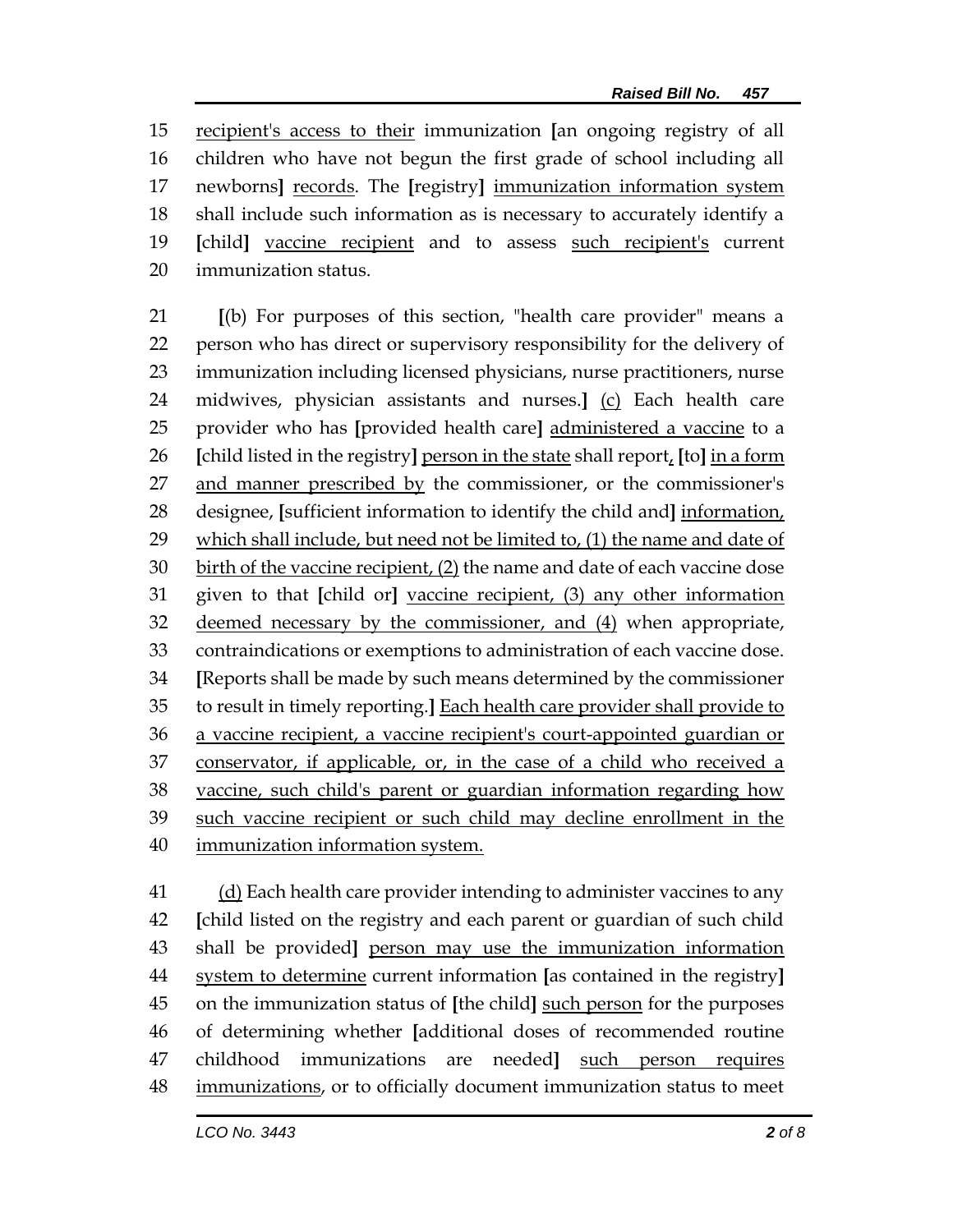state **[**day**]** child care, **[**or**]** school or higher education immunization entry requirements pursuant to sections 10-204a, 10a-155, 19a-79 and 19a-87b and regulations adopted thereunder.

 (e) Each **[**director of health of any town, city or health district and each**]** school nurse who is required to verify the immunization status for children enrolled in prekindergarten to grade twelve, inclusive, at a public or private school in any town, city or school district pursuant to section 10-204a shall be provided with sufficient information on the children who live in his or her jurisdiction and who are listed on the **[**registry**]** immunization information system to enable determination of which children are overdue for scheduled immunizations and to enable provision of outreach to assist in getting each such child vaccinated.

 (f) The commissioner, or the commissioner's designee, shall provide the director of health of any municipality or health district with sufficient information on the persons who live in such director's jurisdiction and who are listed on the immunization information system in order to address undervaccinated communities and improve health equity.

 (g) The commissioner may use the information in the immunization information system for the purposes set forth in sections 19a-25 and 19a- 215 and the regulations promulgated pursuant to said sections. The 70 commissioner, or the commissioner's designee, may exchange immunization information system information with federal agencies providing health care services and other states' immunization information systems for the purposes described in this section.

 (h) The commissioner shall provide to a vaccine recipient, a vaccine recipient's court-appointed guardian or conservator, if applicable, or, in the case of a child who received a vaccine, such child's parent or guardian access to any information that was provided by a health care provider to the Department of Public Health through the immunization information system regarding such person's vaccination status upon request by such recipient, guardian, conservator, parent or guardian.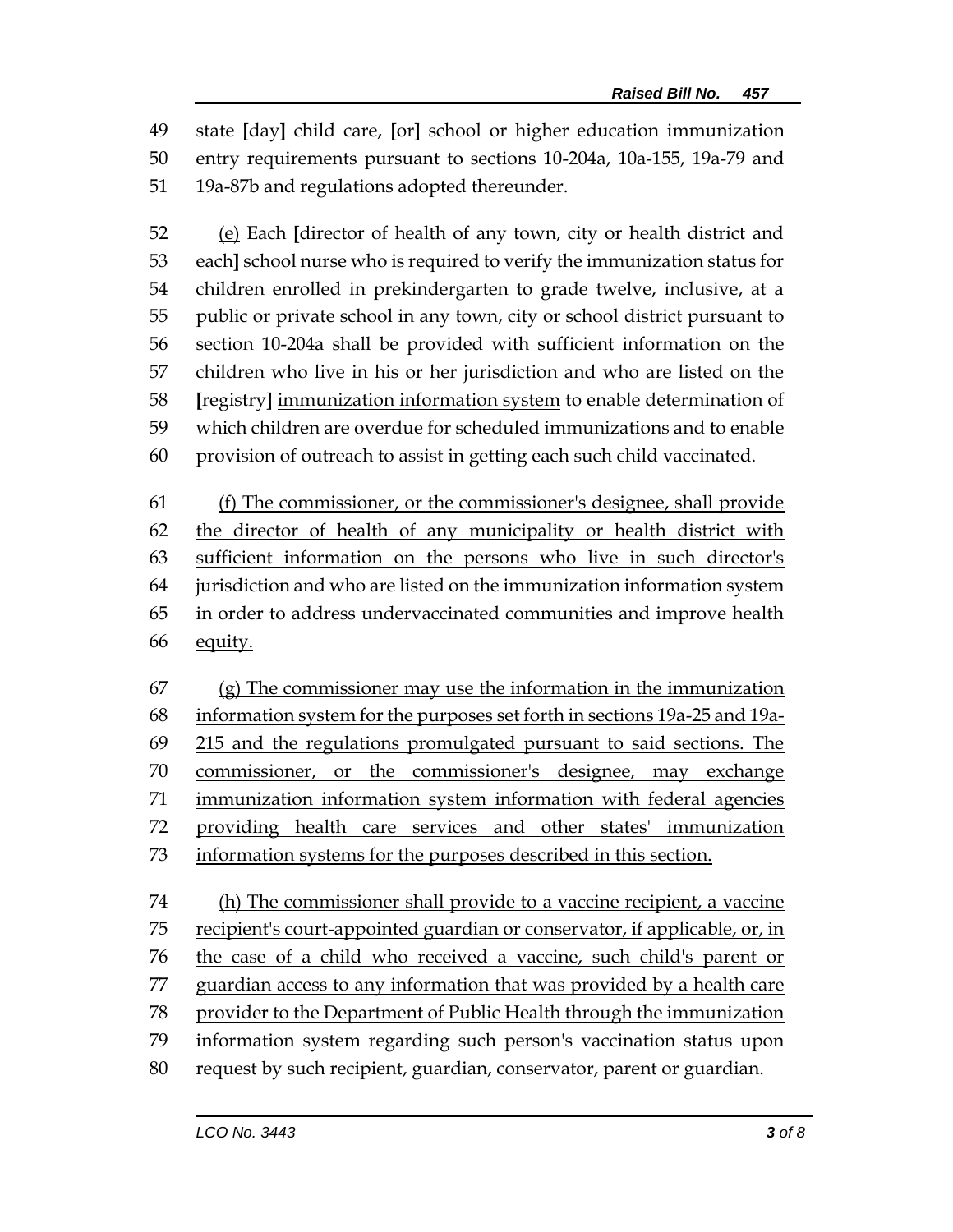**[**(c)**]** (i) Except as specified in subsections **[**(a) and**]** (b) to (h), inclusive, of this section, all personal information including vaccination status and dates of vaccination of **[**individuals**]** persons shall be confidential pursuant to section 19a-25 and shall not be further disclosed without the authorization of the **[**child or the child's legal guardian**]** vaccine recipient, the vaccine recipient's court-appointed guardian or conservator, if applicable, or, in the case of a child who received a vaccine, such child's parent or guardian.

 (j) The commissioner shall adopt regulations, **[**pursuant to**]** in accordance with the provisions of chapter 54, **[**to specify**]** to implement the provisions of this section, including, but not limited to, regulations specifying (1) how information on vaccinations **[**or exemptions from vaccination**]** and, when appropriate, contraindications or exemptions to administration of each vaccine dose, is reported in a timely manner to the **[**registry,**]** immunization information system, (2) how information on the **[**registry**]** immunization information system is made available to **[**health care providers, parents or guardians, directors of health and school nurses,**]** persons authorized to receive such information pursuant to subsections (b) to (h), inclusive, of this section, and (3) how **[**parents or guardians**]** a vaccine recipient, a vaccine recipient's court-appointed 101 guardian or conservator, if applicable, or, in the case of a child who received a vaccine, such child's parent or guardian may decline **[**their child's**]** enrollment in the **[**registry, and to otherwise implement the provisions of this section**]** immunization information system.

 (k) The commissioner shall, in consultation with the Office of Health Strategy, adopt regulations, in accordance with the provisions of chapter 54, to facilitate interoperability between the immunization information system and the State-wide Health Information Exchange established pursuant to section 17b-59d. The commissioner may implement policies and procedures necessary to administer the provisions of this section while in the process of adopting such policies and procedures as regulations, provided the department posts such policies and procedures on the eRegulations System prior to adopting them. Policies and procedures implemented pursuant to this section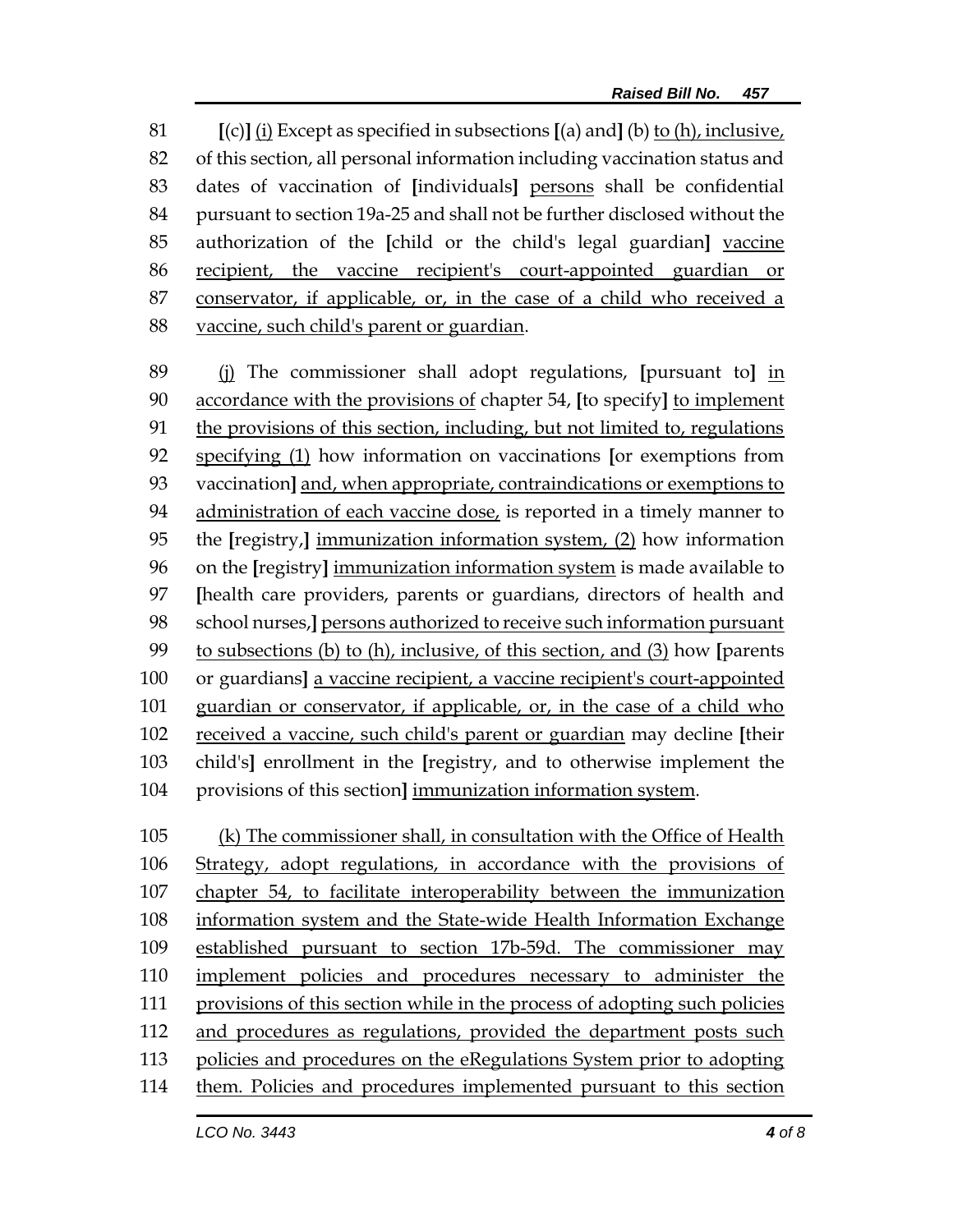shall be valid until regulations are adopted in accordance with the provisions of chapter 54.

 Sec. 2. Subsection (b) of section 19a-7f of the general statutes is repealed and the following is substituted in lieu thereof (*Effective October 1, 2022*):

 (b) (1) Commencing October 1, 2011, one group health care provider located in Bridgeport and one group health care provider located in New Haven, as identified by the Commissioner of Public Health, and any health care provider located in Hartford who administers vaccines to children under the federal Vaccines For Children immunization program that is operated by the Department of Public Health under authority of 42 USC 1396s may select under said federal program, and the department shall provide, any vaccine licensed by the federal Food and Drug Administration, including any combination vaccine and dosage form, that is (A) recommended by the National Centers for Disease Control and Prevention Advisory Committee on Immunization Practices, and (B) made available to the department by the National Centers for Disease Control and Prevention.

 (2) Not later than June 1, 2012, the Commissioner of Public Health shall provide an evaluation of the vaccine program established in subdivision (1) of this subsection to the joint standing committee of the General Assembly having cognizance of matters relating to public health. Such evaluation shall include, but not be limited to, an assessment of the program's impact on child immunization rates, an assessment of any health or safety risks posed by the program, and recommendations regarding future expansion of the program.

 (3) (A) Provided the evaluation submitted pursuant to subdivision (2) of this subsection does not indicate a significant reduction in child immunization rates or an increased risk to the health and safety of children, commencing October 1, 2012, (i) any health care provider who administers vaccines to children under the federal Vaccines For Children immunization program that is operated by the Department of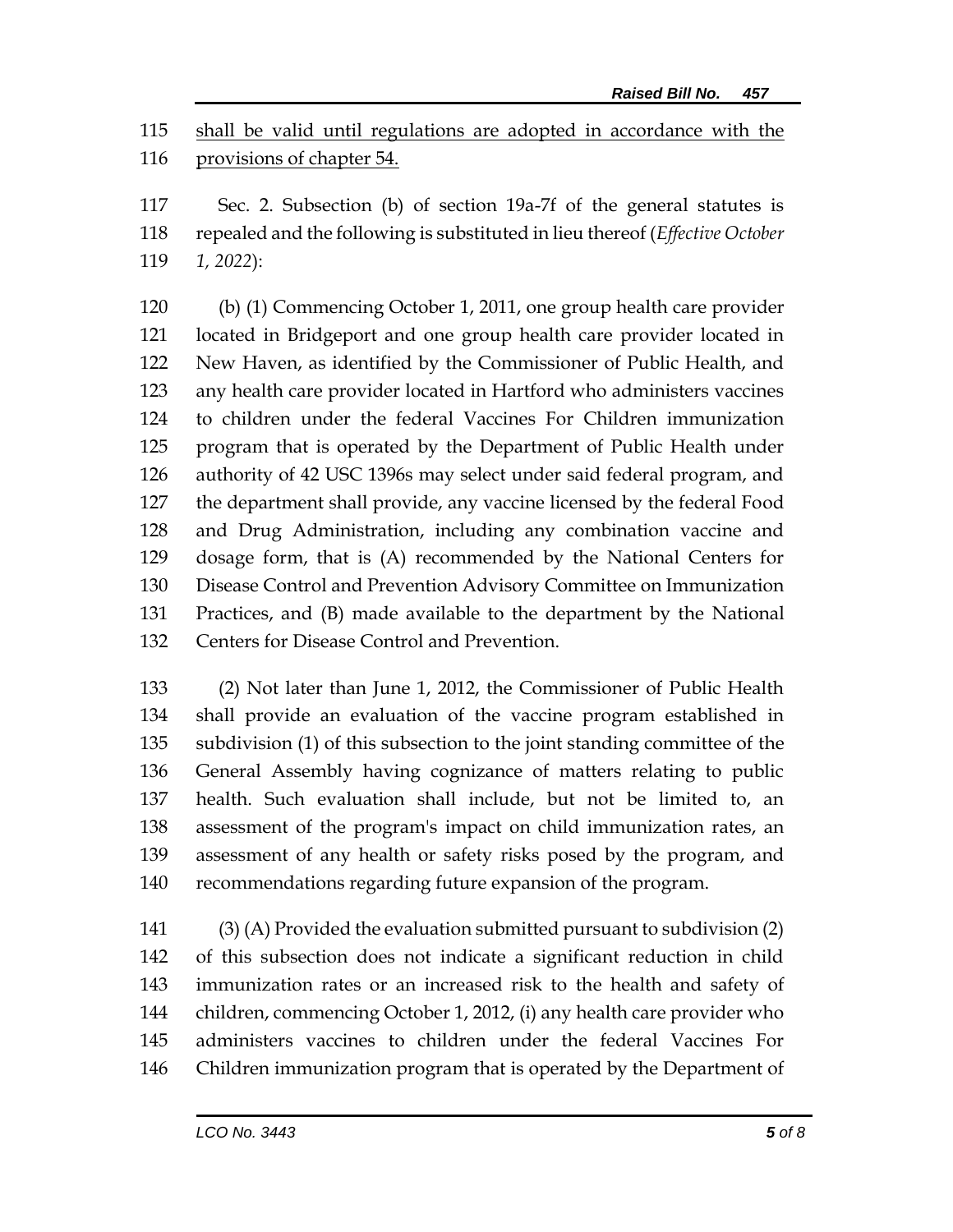Public Health under authority of 42 USC 1396s may select, and the department shall provide, any vaccine licensed by the federal Food and Drug Administration, including any combination vaccine and dosage form, that is (I) recommended by the National Centers for Disease Control and Prevention Advisory Committee on Immunization Practices, and (II) made available to the department by the National Centers for Disease Control and Prevention, and (ii) any health care provider who administers vaccines to children may select, and the department shall provide, subject to inclusion in such program due to available appropriations, any vaccine licensed by the federal Food and Drug Administration, including any combination vaccine and dosage form, that is (I) recommended by the National Centers for Disease Control and Prevention Advisory Committee on Immunization Practices, (II) made available to the department by the National Centers for Disease Control and Prevention, and (III) equivalent, as determined by the commissioner, to the cost for vaccine series completion of comparable available licensed vaccines.

 (B) Commencing January 1, 2013, (i) any health care provider who administers vaccines to children under the federal Vaccines For Children immunization program that is operated by the Department of Public Health under authority of 42 USC 1396s shall utilize, and the department shall provide, any vaccine licensed by the federal Food and Drug Administration, including any combination vaccine and dosage form, that is (I) recommended by the National Centers for Disease Control and Prevention Advisory Committee on Immunization Practices, and (II) made available to the department by the National Centers for Disease Control and Prevention, and (ii) any health care provider who administers vaccines to children shall utilize, and the department shall provide, subject to inclusion in such program due to available appropriations, any vaccine licensed by the federal Food and Drug Administration, including any combination vaccine and dosage form, that is (I) recommended by the National Centers for Disease Control and Prevention Advisory Committee on Immunization Practices, (II) made available to the department by the National Centers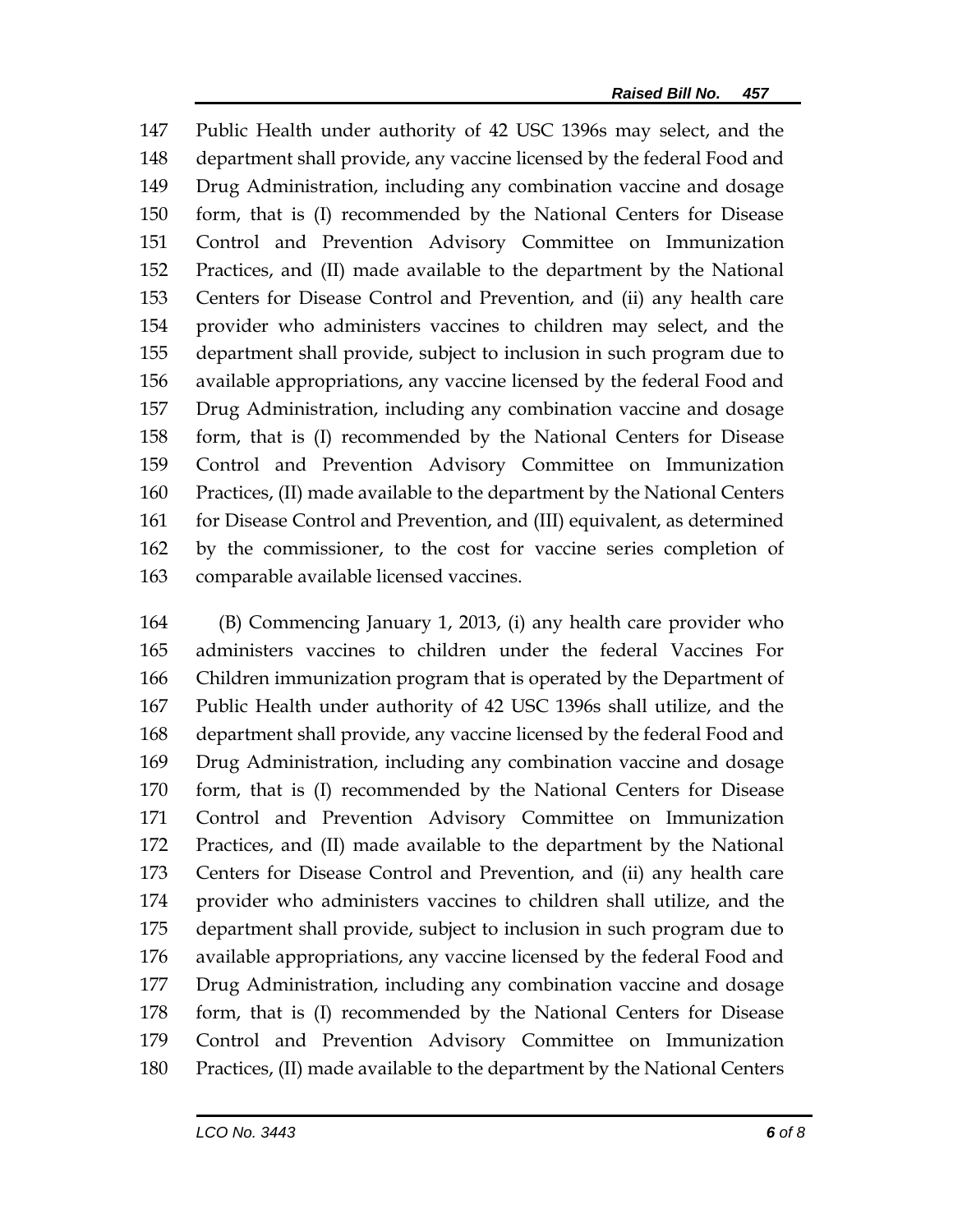for Disease Control and Prevention, and (III) equivalent, as determined by the commissioner, to the cost for vaccine series completion of comparable available licensed vaccines.

 (C) For purposes of subparagraphs (A)(ii) and (B)(ii) of this subdivision, "comparable" means a vaccine (i) protects a recipient against the same infection or infections, (ii) has similar safety and efficacy profiles, (iii) requires the same number of doses, and (iv) is recommended for similar populations by the National Centers for Disease Control and Prevention.

 (D) On and after October 1, 2022, any health care provider that administers vaccines to children under the immunization program described in subparagraph (B) of this subdivision shall order such vaccines using the immunization information system in a form and manner prescribed by the Commissioner of Public Health.

 (4) (A) The provisions of this subsection shall not apply in the event of a public health emergency, as defined in section 19a-131, or an attack, major disaster, emergency or disaster emergency, as those terms are defined in section 28-1.

 (B) Nothing in this subsection shall require a health care provider to procure a vaccine from the Department of Public Health when such provider is directed by said department to procure such vaccine from another source, including, but not limited to, during a declared national or state vaccine shortage.

 (C) Nothing in this subsection shall require a health care provider to utilize or administer a vaccine provided by said department if, based upon such provider's medical judgment, (i) administration of such vaccine is not medically appropriate, or (ii) the administration of another vaccine that said department is not authorized to supply under subdivision (3) of this subsection is more medically appropriate.

 (5) No health care provider shall seek or receive remuneration for or sell any vaccine serum provided by said department under this section.